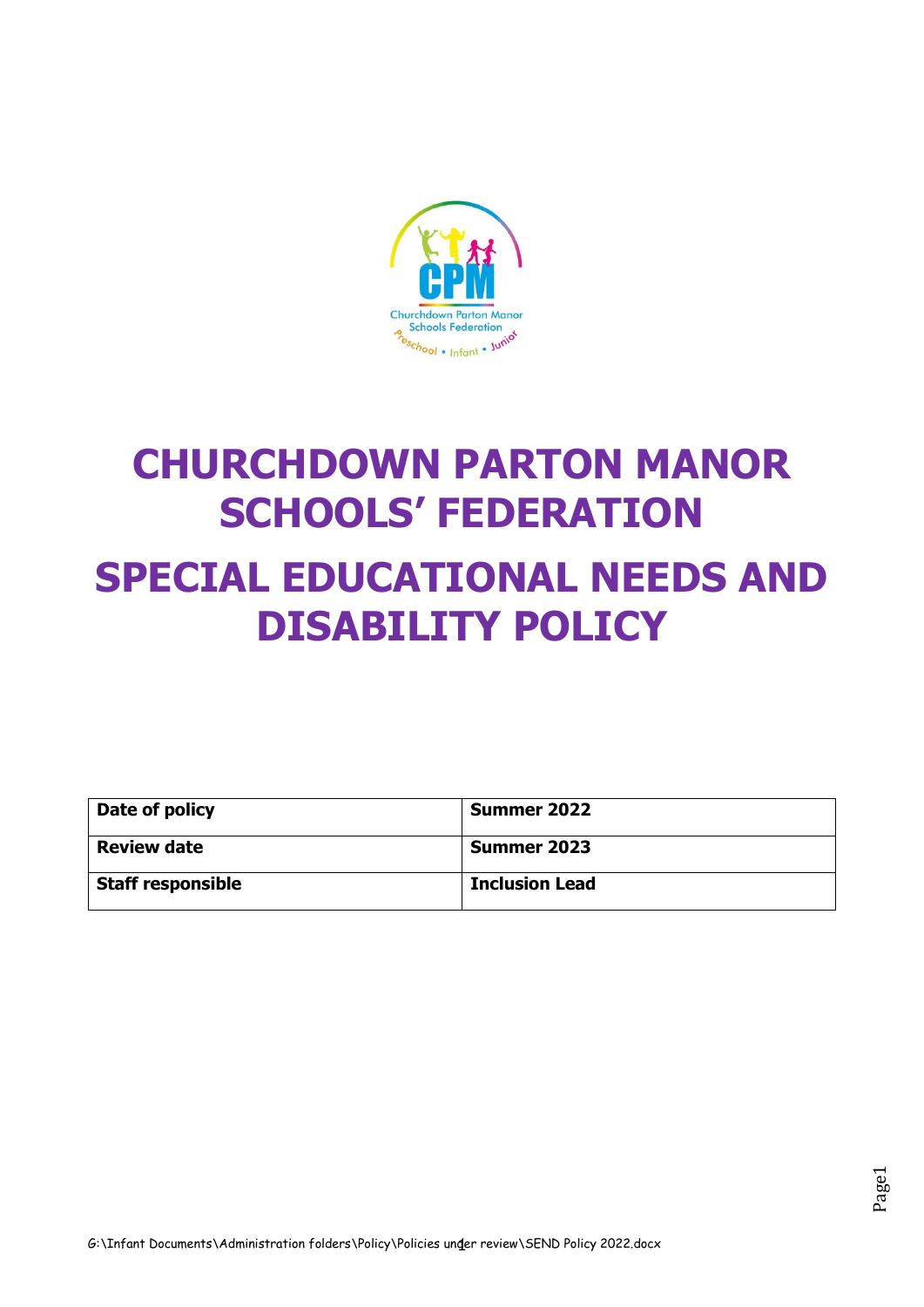#### **Equalities statement**

Churchdown Parton Manor Schools' Federation provides an education for all, acknowledges the society in which we live, and is enriched by the ethnic, cultural and religious diversity of its citizens. The school strives to ensure that the culture and ethos of the school are such that, whatever the heritage, origins, faith, age, gender, sexuality and ability of members of the school community, everyone has the right to equal chances, is equally valued and treats one another with respect so that all pupils and staff are encouraged and supported in achieving their full potential. We provide pupils with the opportunity to experience, understand and celebrate diversity, actively tackle all instances of unlawful discrimination and strive for equality of opportunity and good relationships to permeate all aspects of school life, including:

- attainment, progress and assessment
- behaviour, discipline and exclusion
- admission and attendance
- curriculum
- personal development and pastoral care
- teaching and learning
- working with parents / carers and communities
- staff recruitment and professional development

#### **Safeguarding statement**

- The named person with responsibility for child protection in our school is the Head Teacher, who liaises with a named Governor. We will follow the procedures for child protection drawn up by the LA and the Governing Body.
- If any person suspects that a child in the school may be the victim of abuse, they should not try to investigate, but should immediately inform the Head Teacher about their concerns
- When investigating incidents or suspicions, the person responsible in the school for child protection works closely with social care, and with the Gloucestershire Safeguarding Children Board. We handle all such cases with sensitivity, and we attach paramount importance to the interests of the child.
- We require all adults who work in school to have their application vetted by the police, in order to check that there is no evidence of offences involving children or abuse. (DBS, Barred and Prohibition Checks).
- All the adults in our school share responsibility for keeping our children safe. We may, on occasion, report concerns which, on investigation, prove unfounded. It is better to be safe than sorry and we trust that parents and carers, while they will naturally be upset, will nevertheless accept that the school acted in the child's best interests.

#### **Accessibility Statement**

We will strive to ensure that the ethos of the school is such that everyone is equally valued and treated with respect. Pupils will be provided with opportunities to experience, understand and value diversity.

All pupils should have access to an appropriate education that gives them the opportunity to achieve their personal potential, whatever their abilities and needs might be.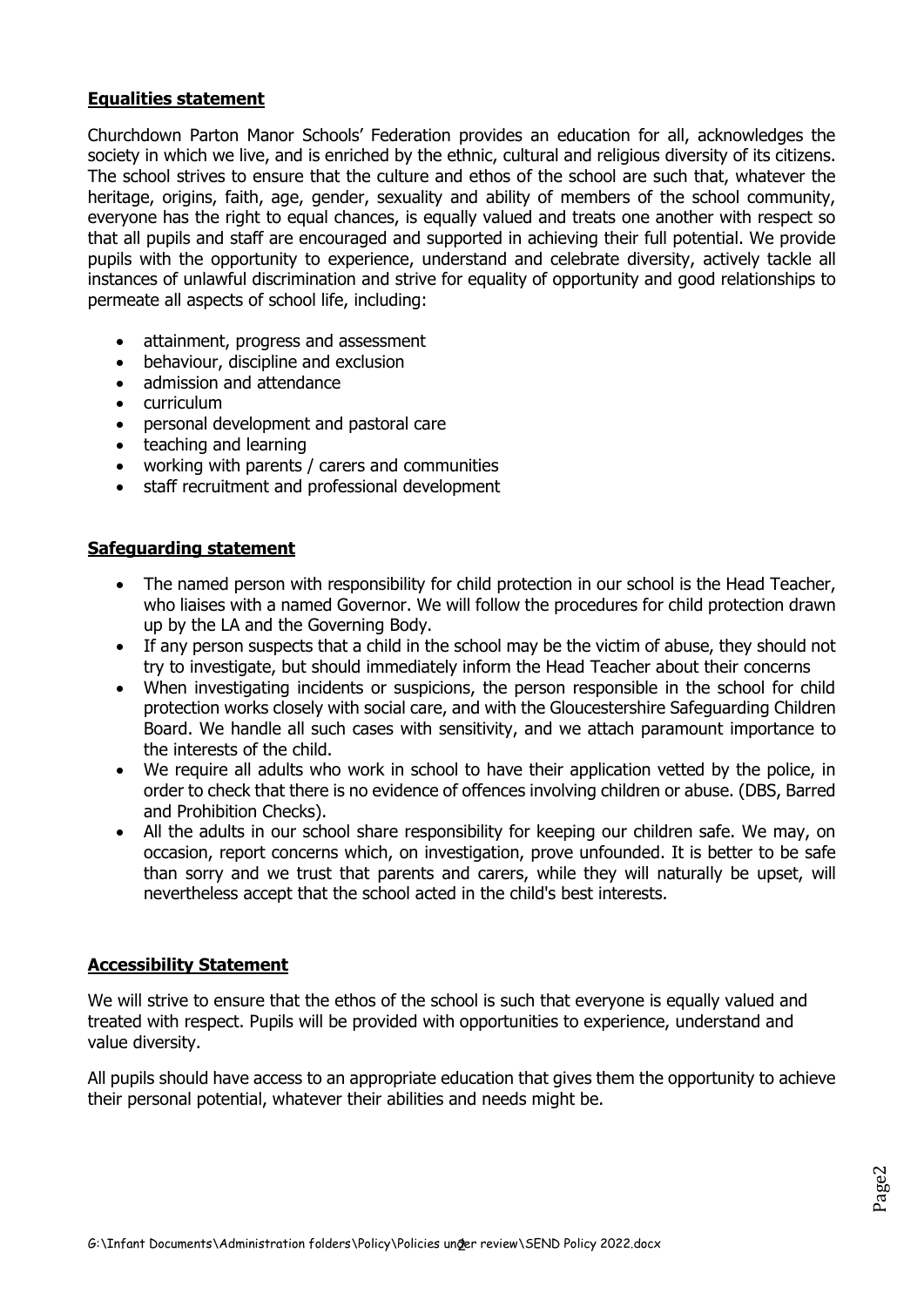## **Contents**

- 1. Policy principles
- 2. Objectives
- 3. Identification, assessment and provision for pupils with SEND
- 4. The Graduated Pathway
- 5. The SEND Register
- 6. Pupils with medical needs (Statutory duty under the Children and Families Act)
- 7. Curriculum
- 8. Partnership with bodies beyond the school
- 9. Roles and Responsibilities
- 10. Specialised Provision
- 11. Related policies/ Links
- 12. Monitoring and Review

### **1. Policy Principles**

At Churchdown Parton Manor Schools' Federation we value the individuality of all of our children, irrespective of need and we aim to provide an environment in which all children can reach their full potential in a caring environment. We are committed to ensuring that all our children, including those with Special Education Needs and Disability (SEND), receive a curriculum relevant to their needs and ability and still fulfil the requirements of the National Curriculum.

The school recognises that for some children, their individual needs become Special Educational Needs. In order to identify and meet these Special Educational Needs and to ensure the best outcomes are achieved for each child, the school works closely with parents/carers and follows the guidelines set out in the SEND Code of Practice 2015. It is our aim that pupils leave our school as confident individuals equipped to cope to the best of their ability with the challenges of the next step in their learning.

In response to the legislation:

- we are working closely with parents/carers and children to ensure that we take into account the child's own views and aspirations and the parents/carers' experience of, and hopes for, their child.
- parents/carers are invited to be involved at every stage of planning and reviewing the SEND provision for their child.

All children benefit from 'Quality First Teaching': this means that teachers expect to assess, plan and teach all children at the level which allows them to make progress with their learning.

In addition, we implement some focused interventions to target particular skills. We have high expectations of all our children.

Children on our SEND register make progress which compares well with the progress made by other children in school.

We aim to implement our policy by:

- promoting equal opportunities for all children.
- early identification of SEND.
- adhering to the Gloucester County Council (GCC) graduated pathway of Early Help and Support for children, young people and families.
- establishing and maintaining an efficient and consistent approach to identify needs and providing an appropriate learning environment for all children.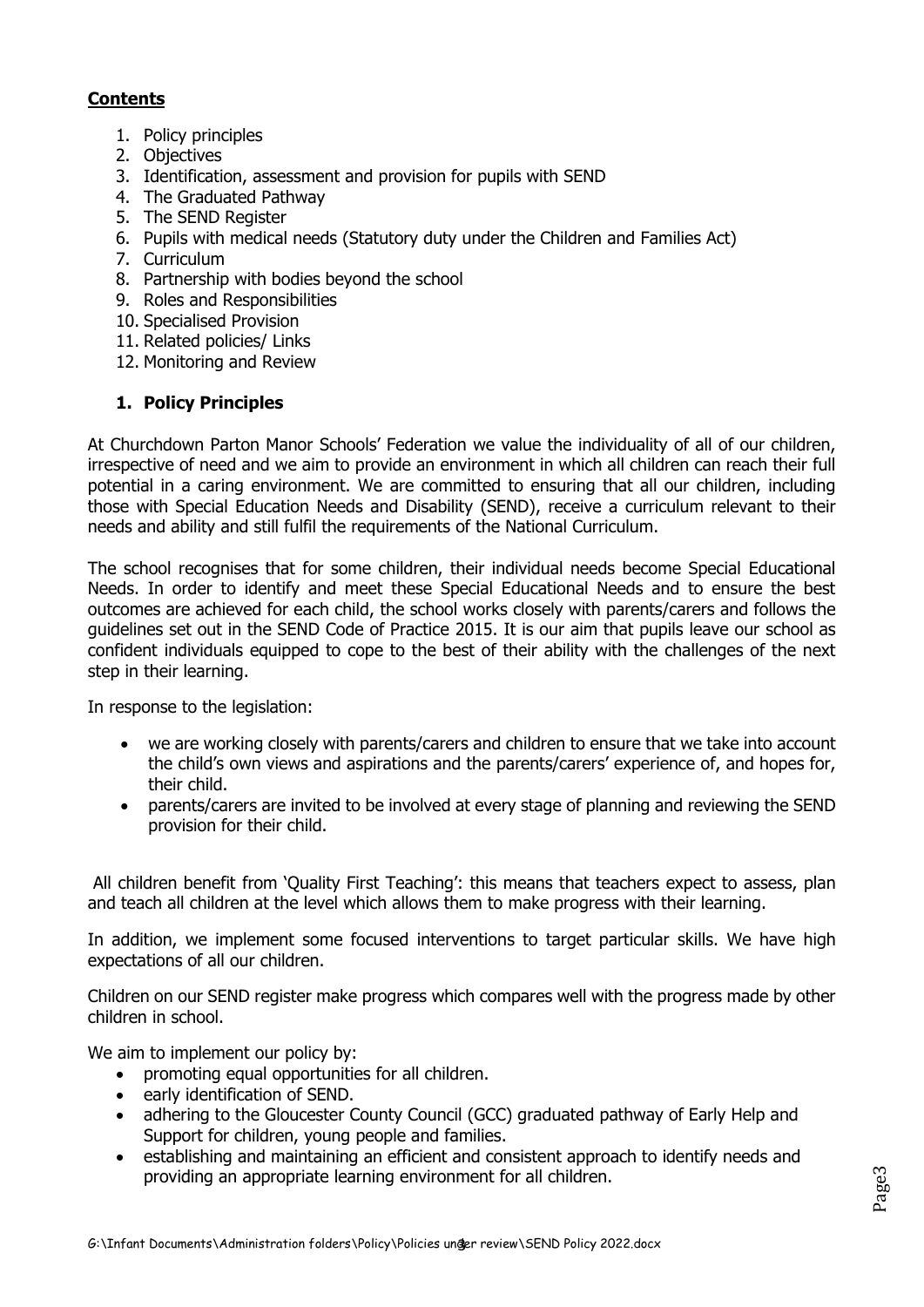- early consultation with teachers and where necessary actively involving them in implementing My Plans.
- enabling parents/carers to take a supportive role in their child's learning.
- establishing a SEND register and a record keeping system.
- providing a differentiated curriculum where necessary.
- providing training for the Inclusion Lead, class teachers, teaching assistants and opportunities for dissemination of information related to SEND.
- adhering to the SEND Code of Practice 2015.

# **2. Objectives**

- To identify, at the earliest possible opportunity, barriers to learning and participation for pupils with SEND.
- To ensure that every child experiences success in their learning and achieves to the highest possible standard.
- To enable all children to participate in lessons fully and effectively.
- To value and encourage the contribution of all children to the life of the school.
- To work in partnership with parents/carers.
- To work closely with external support agencies, where appropriate, to support the need of individual pupils.
- To ensure that all staff have access to training and advice to support quality teaching and learning for all pupils.
- To work with the Governing Body to enable them to fulfil their statutory monitoring role with regard to the Policy Statement for SEND.

### **3. Identification, assessment and provision for pupils with SEND**

### **3.1 Identification**

The SEND Code of Practice 2015 definition of special educational needs is-

A pupil has SEND where their learning difficulty or disability calls for special educational provision, namely provision different from or additional to that normally available to pupils of the same age. The SEND Code of Practice describes four broad categories of need which can be used to help identify a pupil's primary area of need.

- **1. Communication and interaction**
- **2. Cognition and learning**
- **3. Social, emotional and mental health**
- **4. Physical and medical**

However, it is important to take into account that a child can have needs which do not fit into just one area. At Churchdown Parton Manor Schools' Federation, while having regard for these categories of need, we consider the whole range of needs and strengths of the child. This helps us match our provision to the pupil's need.

We are aware that slower progress and lower attainment do not necessarily mean that a child has SEND. We also look for pupils who may achieve in line with expectations for their age but who could have SEND. Many factors may have an impact on a pupil's ability to learn but do not necessarily constitute SEND. These include disability\*, attendance at school, health, English as an additional language, being a Looked After Child, being in receipt of pupil premium or being the child of service personnel.

Where unacceptable or unusual behaviour is a concern we will investigate the underlying causes of the child's actions to discover the reason for their actions. Behaviour is not a need but a likely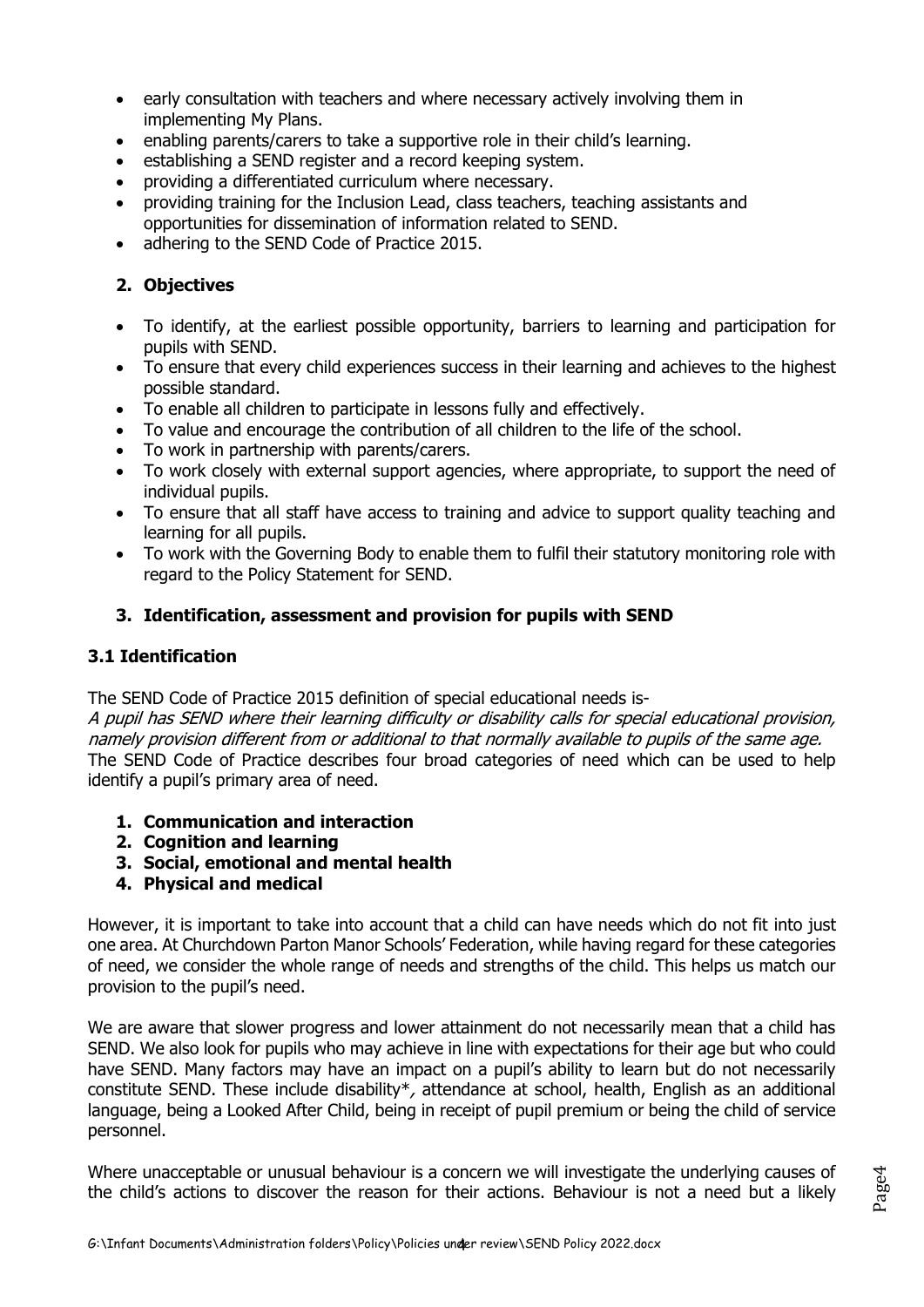response to a need. For further information, please see our Behaviour Policy on the school website [https://partonmanorfed.co.uk](https://partonmanorfed.co.uk/)

\*Many children who have SEND may have a disability under the Equality Act 2010 – that is '…a physical or mental impairment which has a long-term and substantial adverse effect on their ability to carry out normal day-to-day activities'. Children with such conditions do not necessarily have SEND, but there is a significant overlap between disabled children and those with SEND. Where a disabled child or young person requires special educational provision they will also be covered by the SEND definition. SEND Code of Practice 2015.

## **3.2 How does the school know if children need extra support?**

We know when pupils need support if:

- concerns are raised by parents/carers, external agencies, teachers, or the pupil's previous school or pre-school.
- screening, such as that completed on entry or as a result of a concern being raised, indicates gap in knowledge and/or skills.
- whole school tracking of attainment outcomes indicates lack of expected progress.
- observation of the pupil indicates that they have additional needs.
- analysis of pupils' needs in accordance with the GCC intervention guidance for SEND in educational settings. The GCC guidance booklet can be found at: [http://www.glosfamiliesdirectory.org.uk/kb5/gloucs/glosfamilies/family.page?familychannel](http://www.glosfamiliesdirectory.org.uk/kb5/gloucs/glosfamilies/family.page?familychannel=3_2_9)  $=329$
- a pupil asks for help.

# **3.3 How will the school support a child with SEND?**

All pupils will be provided with Quality First Teaching that is differentiated to meet the diverse needs of all learners. Where a pupil does not make adequate progress towards the desired level of outcome, the class teacher will review the child's learning needs. Parents will be involved in the process and suitable adjustments made to the curriculum to assist the pupil to accelerate their progress.

The quality of classroom teaching provided to pupils with SEND is monitored through a number of processes that includes:

- 1. classroom observation by the senior leadership team, the Inclusion Lead and external verifiers.
- 2. ongoing assessment of progress made by pupils with SEND.
- 3. work sampling and scrutiny of planning to ensure effective matching of work to pupil need.
- 4. moderation of work samples across the year group.
- 5. teacher meetings with the Inclusion Lead to provide advice and guidance on meeting the needs of pupils with SEND.
- 6. pupil and parent feedback on the quality and effectiveness of interventions provided.
- 7. attendance and behaviour records.

Pupils' attainments are tracked and those not making expected progress are identified very quickly. These pupils are then discussed with the Inclusion Lead/ Senior Management Team.

Additional action to increase the rate of progress will be then identified and recorded on an individual Action Plan; that will include a review of the impact of the differentiated teaching being provided to the child, and if required, provision to the teacher of additional strategies to further support the success of the pupil.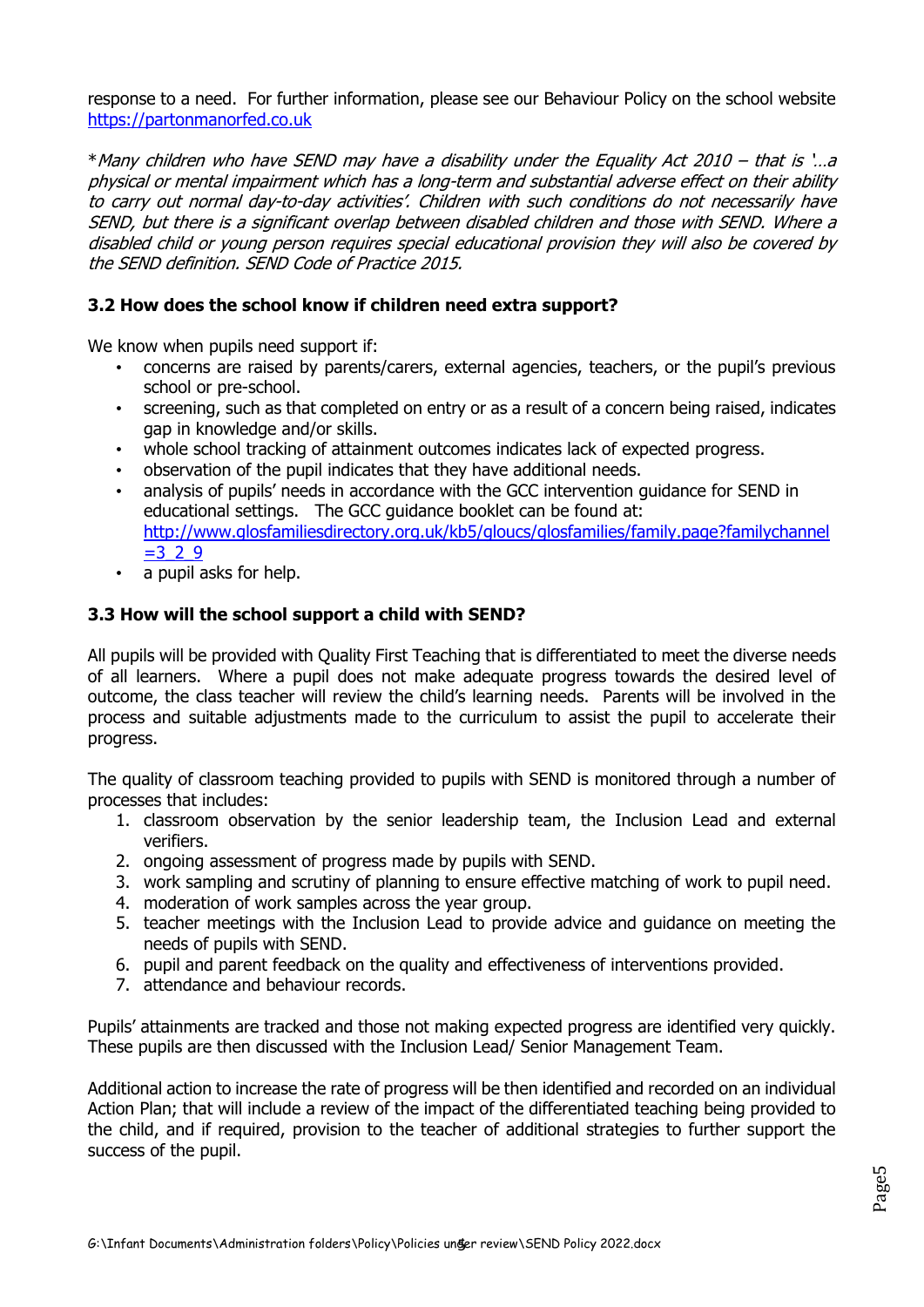Where it is decided during this early discussion that special educational provision is required to support progress, parents/carers will be informed that the school considers their child may require SEND support and their partnership sought in order to improve attainments.

Action relating to SEND support will follow the 'assess, plan, do and review' model.

- **Assess**: Data on the pupil held by the school will be collated by the class teacher in order to make an accurate assessment of the pupil's needs. Parents/carers will always be invited to this early discussion to support the identification of action to improve outcomes.
- **Plan**: If review of the action taken indicates that additional support will be required, then the views of all involved will be obtained and appropriate evidence-based interventions identified, recorded and implemented by the class teacher with advice from the Inclusion Lead.
- **Do**: SEND support will be recorded on a 'My Plan' that will identify a clear set of SMART (Specific, Measurable, Achievable, Realistic, Time Bound) targets and expected outcomes, and a review date will be made.
- **Review**: Progress towards these outcomes will be tracked and reviewed regularly with the parents/carers and the pupil.
	- $\circ$  If a pupil is still not making expected progress in any area despite the delivery of high quality interventions, we will complete a 'My Assessment' leading to the pupil having a 'My Plan+'. The Inclusion Lead will meet with the child and their parents/carers and obtain permission to seek advice from external agencies, which may include:
- o Educational Psychologist Service (EP)
- o Health and Social Services
- o School Nurse Service
- o Children and Young Person Services (CYPS)
- o Advisory Teaching Service (ATS)
- $\circ$  Speech and Language Therapy (SALT)
- o Occupational Therapy (OT)

The Inclusion Lead will also support parents with gaining access to Paediatric services via the GP.

The Inclusion Lead will call a Team Around the Child (TAC) meeting to bring together the child, family and all those working with them to discuss concerns. During this meeting, the 'My Plan+' can be completed, ensuring all actions are allocated to the correct people. This TAC will be used to regularly review progress.

For a very small percentage of pupils, whose needs are significant and complex and the SEND support required to meet their needs cannot reasonably be provided from within the school's own resources, a request will be made to the Local Authority to conduct an assessment of education, health and care needs. This may result in an Education, Health and Care Plan (EHCP) being provided. This was previously called a 'Statement of educational needs'

Please refer to the School's Local Offer for information on:

- what parents/carers should do if they think their child may have special educational needs.
- how pupils will be supported in school and parent's involvement

[https://partonmanorfed.co.uk](https://partonmanorfed.co.uk/)

### **4. Graduated Pathway**

Please see Gloucestershire's guidance on the website [www.gloucestershire.gov.uk/education/sen](http://www.gloucestershire.gov.uk/education/sen)

### **5. The SEND Register**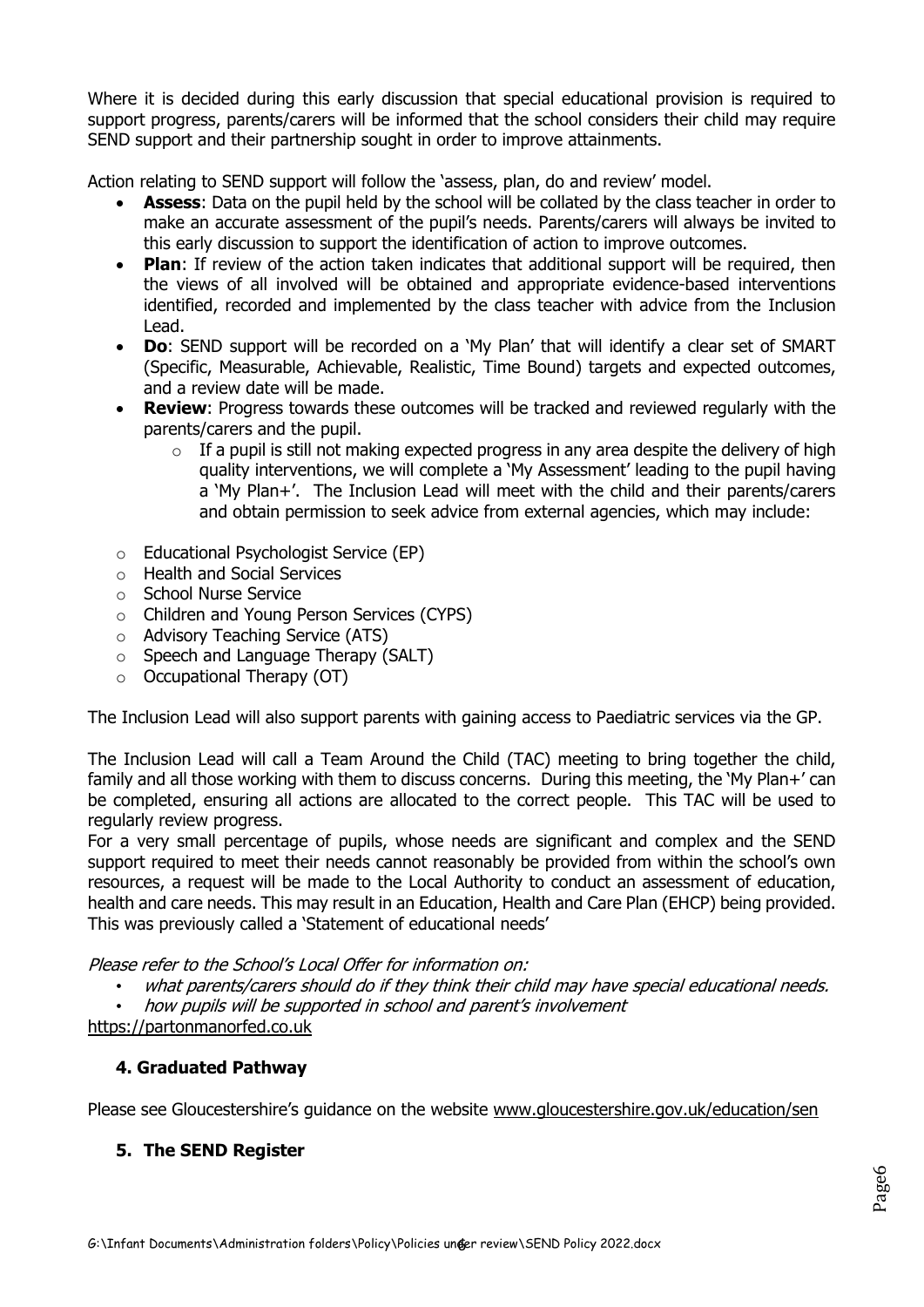The school SEND Register is monitored and updated regularly. Pupils can be added or removed based on individual needs.

# **5.1 Exiting the SEND register**

Once a child has reached and maintained the level of attainment appropriate for their age they will be removed from the SEND register. If outside agencies have supported the pupil their advice will be sought before removing a pupil from the SEND register. Parents/carers will be informed in writing that their child is no longer on the SEND register. The pupil will continue to be closely monitored by the class teacher to ensure they continue to make acceptable progress by accessing high quality differentiated class teaching and small group support if necessary.

# **6. Pupils with medical needs (Statutory duty under the Children and Families Act)**

We recognise that pupils at school with medical conditions should be properly supported so that they have full access to education, including school trips and physical education. Some children with medical conditions may be disabled and where this is the case, the school will comply with its duties under the Equality Act 2010. We consult with external agencies, and the School Nursing Team to ensure that pupils' needs are meet appropriately.

Some of these pupils may also have Special Educational Needs and Disabilities (SEND) and may have a Statement, or Education, Health and Care (EHC) plan, which brings together health and social care needs, as well as their special educational provision and the requirements of the SEND Code of Practice (2015) is followed.

### **7. Curriculum**

At Churchdown Parton Manor Schools' Federation we aim to offer all our children access to the Foundation stage curriculum and/or areas of the National Curriculum recommended for their age. We provide this through a cross-curricular approach, providing our children with individual, small group and whole class tasks. This may include differentiation in class work and/or a reduced parallel curriculum.

### **7.1 Integration**

All pupils have the entitlement to a broad, balanced and relevant curriculum. Pupils with SEND are taught with their peers in mainstream classes by class teachers and study curriculum appropriate for their age. They will also receive additional support as appropriate to their needs. All teaching and support staff are aware of the National Curriculum Inclusion Statement and in their planning and teaching they strive to:

- provide suitable learning challenges.
- meet the pupils' diverse learning needs.
- remove the barriers to learning and assessment.

With advice from and support of the Inclusion Lead, teachers match the learning to the needs and abilities of the pupils. They use a range of strategies to develop the pupils' knowledge, understanding and skills. Where appropriate, materials are modified or support is provided to enable pupils with SEND to access the learning or the assessment processes.

Where necessary, the Inclusion Lead may suggest additional support and intervention beyond the classroom but within the Federation. This could include support for social, emotional and mental health needs, sensory needs, communication and interaction needs, or any other intervention that cannot be sustained on a regular basis in the mainstream classroom.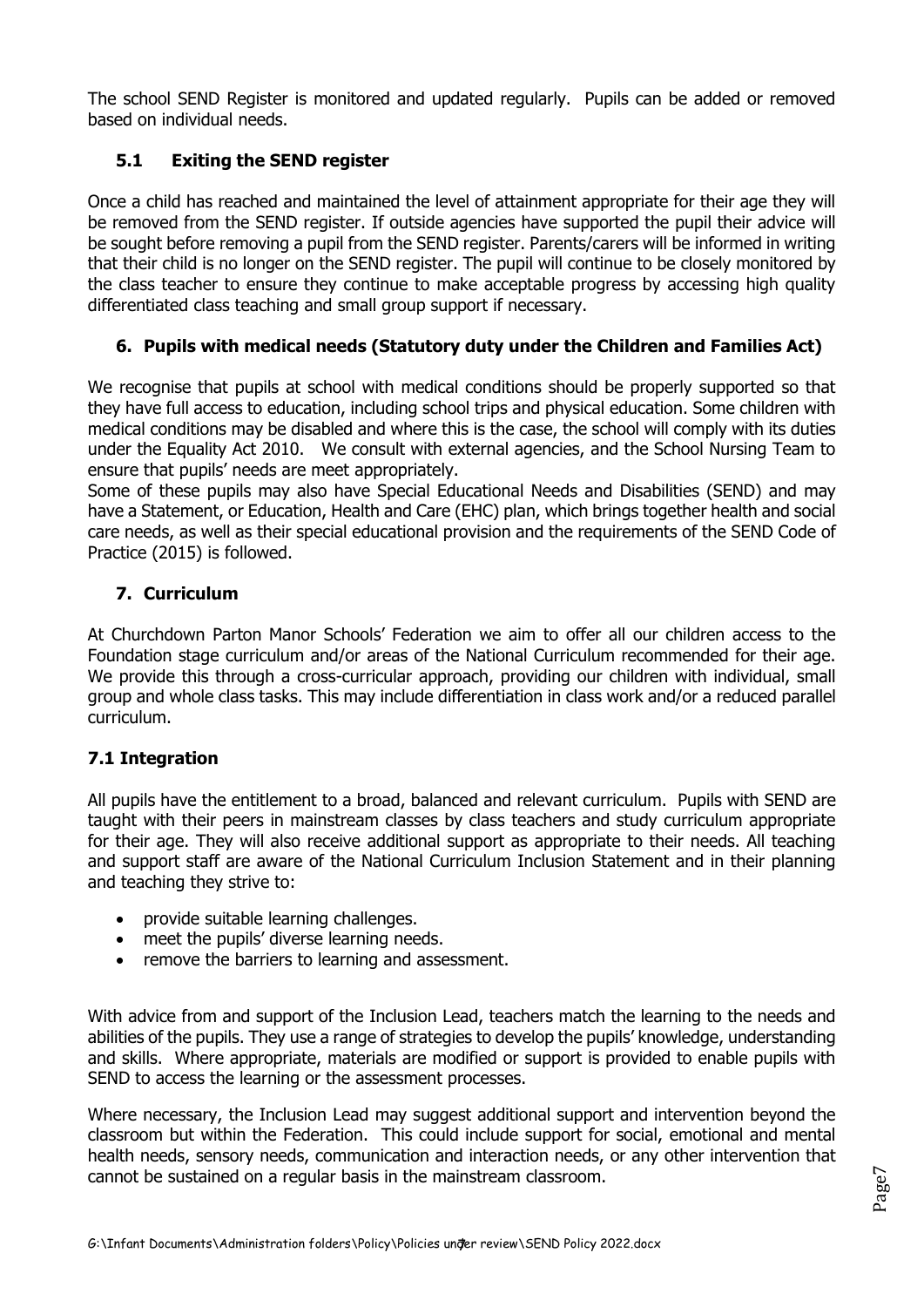The school acknowledges that its practices make a difference. Because of this the school and teachers regularly review issues related to pupils with SEND and classroom organisation, teaching styles and methods, materials and tasks to determine how these could be improved.

# **7.2 Access to the Wider Curriculum**

In addition to the statutory curriculum the school provides a wide range of additional activities details can be found on the school website. Pupils with SEND are actively encouraged and supported to join in and benefit from these activities.

### **8 Partnership with bodies beyond the school**

### **8.1 SEND Training**

Staff are trained in how to best support vulnerable learners in order to maximise their achievement. This is either through sharing good practice from within the school or through the use of external training courses which are relevant to the needs of the current cohort. Staff are encouraged to identify their own training needs in advance of receiving a child or group of children with SEND. The Inclusion Lead maintains a record of relevant staff training completed.

The school's Inclusion Lead attends local meetings in order to keep up to date with local and national updates in SEND. The school is a member of the Tewkesbury Development Partnership which aims to provide training for professionals alongside parents/carers to promote the education, training, advancement and development of all those with special and additional support needs.

### **8.2 Outside Support Services**

All members of staff are requested to keep the Inclusion Lead informed of any contact they have with outside agencies. Similarly, the Inclusion Lead will keep the staff informed of any reports and assessments carried out by any outside agency (see section 3.3 at the start of this document for full list).

As Churchdown Parton Manor Schools' Federation takes children from a variety of pre-school placements, we realise the importance of close liaison with all our feeder establishments. Similarly, if asked to take a child from a specialist centre, we would wish to become involved at an early stage and to attend the case conference. We aim to build up a relationship with the child and parents prior to transfer.

Our Reception teachers will visit the pre-school to build relations with reception children prior to them starting school. The children will visit the reception classes. The pre-school will pass on relevant information on the child's physical, intellectual, emotional and social development to the reception class teachers. The assessment profile will also be started in pre-School and passed on with the children. Where a child already has a 'My Plan+' or an EHC Plan, the Inclusion Lead will liaise closely with the pre-school staff and parents/carers to ensure adequate support is provided for the transition to school.

Where a pupil is transferring from us to any other establishment, we will work closely with the new setting to ensure all relevant information is shared. The new setting's SENDCo will be invited to attend any relevant review meetings regarding the pupil.

# **9 Roles and Responsibilities**

# **9.1 Role of the Inclusion Lead**

The Inclusion Lead is responsible for co-ordinating the SEND provision with the school. The Inclusion Lead is a qualified teacher and holds the National Award for Special Educational Needs Coordination (Postgraduate Certificate).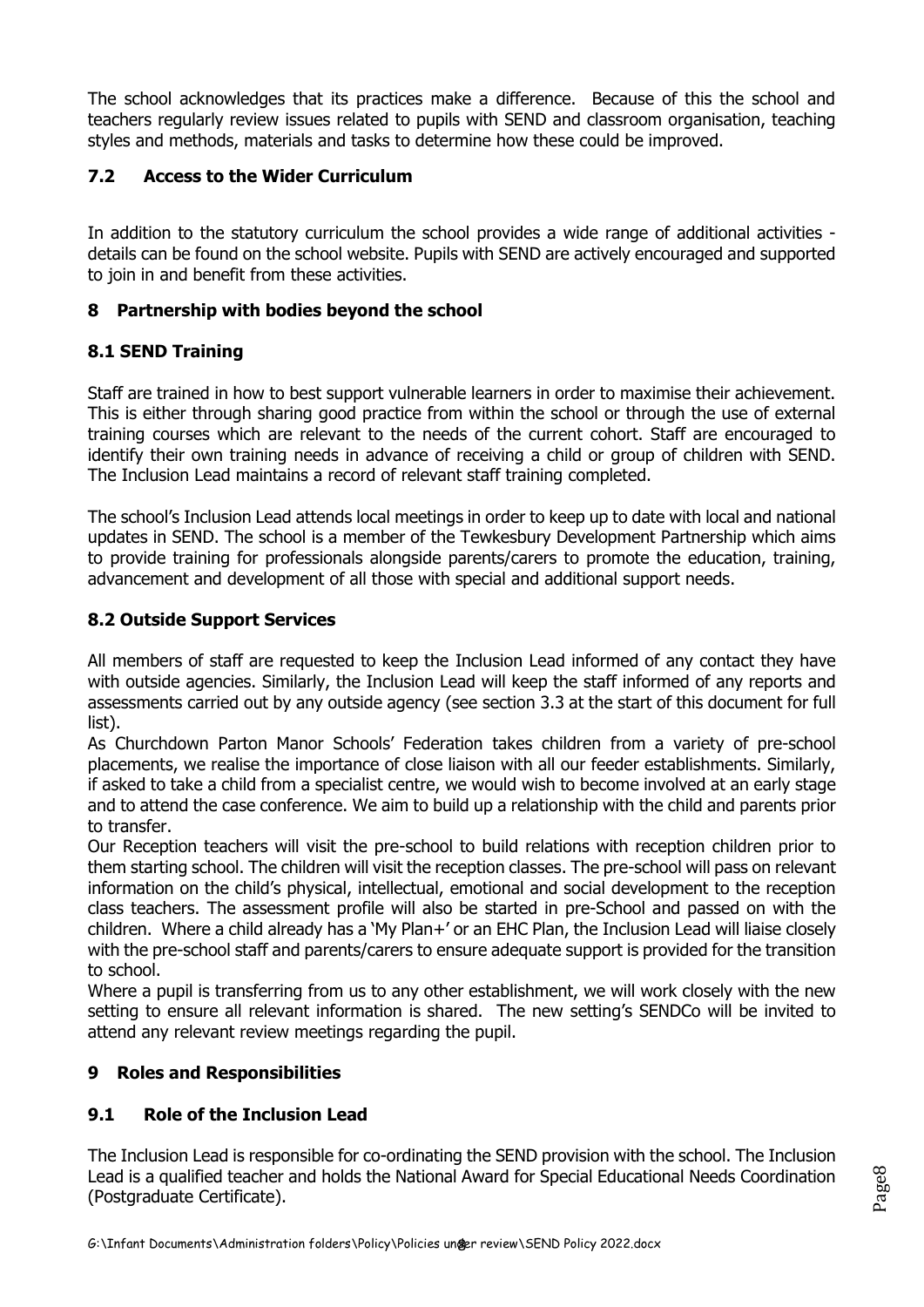The Inclusion Lead is responsible for:

- liaising with teaching and support staff to develop best provision.
- the management of the provision for pupil within the Graduated Pathway.
- overseeing the records of all pupils with SEND.
- liaising with external agencies and professionals.
- liaising with parents/carers to ensure they are fully informed about their child's progress.
- contributing to and designing in-service training of staff and CPD.
- keeping the Head Teacher and Governors updated of all SEND developments.
- supporting the writing, delivering and reviewing of My Plans  $(+)$  and EHC Plans.
- overseeing the day to day operation of the school's Local Offer and SEND policy.
- reviewing the school's SEND policy, Local Offer and Information report.
- monitoring SEND provision in class.
- requesting statutory assessments in partnership with parents and supporting agencies.
- ensuring all support and provision is in place for all children with additional needs.

### **9.2 The Role of the Governing Body**

The Governing Body is responsible for:

- co-operating with the head teacher, to determine the school's general policy and approach to provision for children with SEND.
- reviewing the appropriate staffing and funding arrangements.
- maintaining a general oversight of the school's work.
- appointing a SEND governor to take a particular interest in and closely monitor the school's work on behalf of children with SEND. Reviewing the Local Offer, SEND Information Report and SEND policy annually.
- publishing the SEND Information Report, Local Offer and Policy on the school website annually.

### **9.3 Role of Headteacher**

The Headteacher is responsible for:

- overseeing SEND provision within the school.
- working closely with Inclusion Lead and Senior Leadership Team.
- keeping the governing body fully informed of SEND issues.
- pastoral care for all pupils.

Although the Headteacher retains ultimate responsibility, many responsibilities are delegated to the Inclusion Lead and the teaching staff.

### **9.4 Role of Class Teachers**

Class teachers are responsible for:

- initial identification of SEND.
- communicating with the Inclusion Lead and SEND support staff.
- differentiating work to enable access through Quality First Teaching.
- monitoring pupil progress and reporting concerns.
- meeting the Special Educational Needs for all children in their class.
- writing, delivering and reviewing of My Plans.
- contributing to the writing, delivering and reviewing of My Plan+ / EHCP/ Intimate Healthcare plan (IHP) alongside the Inclusion Lead.